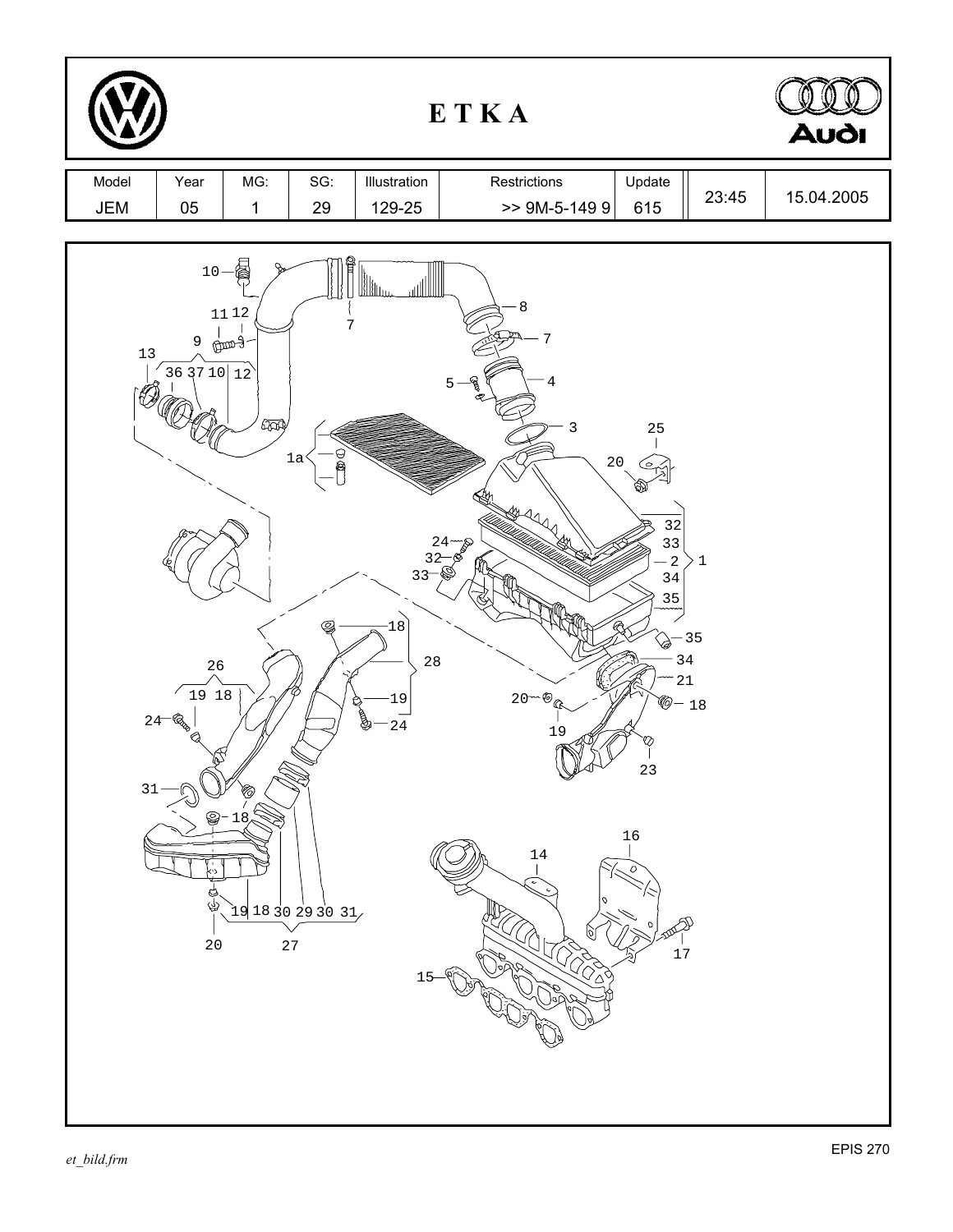

## **E T K A**



| Model | Year     | MG: | $\sim$<br>טכ. | Illustration  | Restrictions | Update | 23:45 |                 |
|-------|----------|-----|---------------|---------------|--------------|--------|-------|-----------------|
| JEM   | በፍ<br>uu |     | 29            | つに<br>$29-25$ | 9M-5-1499    | 615    |       | .04.2005<br>1 h |

| Pos             | Part Number     |             | Name           | Remarks                                                 | Qty        | Model          |                     |
|-----------------|-----------------|-------------|----------------|---------------------------------------------------------|------------|----------------|---------------------|
|                 |                 |             |                | intake manifold<br>air cleaner with connecting<br>parts | $1.91$ tr. |                | diesel eng.:<br>ALH |
| 1               |                 |             | 1J0 129 607 AE | air cleaner                                             |            | 1              |                     |
| 1A              | b 1J0 198 614 B |             |                | installation kit<br>for air cleaner                     |            | $\mathbf{1}$   |                     |
| $\overline{2}$  |                 | 1J0 129 620 |                | air cleaner element                                     |            | 1              |                     |
| 3               |                 | 028 129 646 |                | sealing washer                                          | 69X6       | 1              |                     |
| 4               |                 | 06A 906 461 |                | mass air flow sensor                                    |            | 1              |                     |
| 5               | N               |             | 901 720 01     | tapping screw, fill. hd.                                | 5X22       | $\overline{2}$ |                     |
| 7               | N               |             | 102 960 01     | clamp                                                   | 75X12      | $\overline{2}$ |                     |
| 8               |                 |             | 1J0 129 684 J  | connecting pipe                                         |            | $\mathbf{1}$   |                     |
| 9               |                 |             | 1J0 129 654 S  | intake hose                                             |            | 1              |                     |
| (9)             |                 |             | 1J0 129 654 T  | intake hose<br>for vehicle use in cold<br>countries     |            | $\mathbf{1}$   |                     |
| 10              |                 |             | 1J0 906 391 B  | heater pipe<br>for vehicle use in cold<br>countries     |            | $\mathbf{1}$   |                     |
| 11              | N               |             | 010 217 10     | screw, hex. hd.                                         | M6X20      | 1              |                     |
| 12 <sup>2</sup> | N               |             | 011 557 2      | washer                                                  | 6,4x11x1,6 | 1              |                     |
| 13              | N               |             | 906 560 01     | spring clip                                             | 55X12      | x              |                     |
| 14              |                 |             | 038 129 713 K  | intake manifold                                         |            | 1              |                     |
| 15              |                 |             | 028 129 717 D  | gasket                                                  |            | 1              |                     |
| (16)            |                 |             | 038 129 969 B  | cover                                                   |            | 1              |                     |
| 17              | N               |             | 904 242 01     | bolt, with hex. socket<br>hd.                           | M8X45      | 6              |                     |
| 18              |                 | 867 129 669 |                | grommet                                                 |            | x              |                     |
| 19              |                 | 6NO 129 734 |                | bushing                                                 |            | x              |                     |
| 20              | N               |             | 901 752 03     | shouldered hex. nut                                     | M6         | x              |                     |
| 21              |                 |             | 1J0 129 609 D  | intake pipe                                             |            | $\mathbf{1}$   |                     |